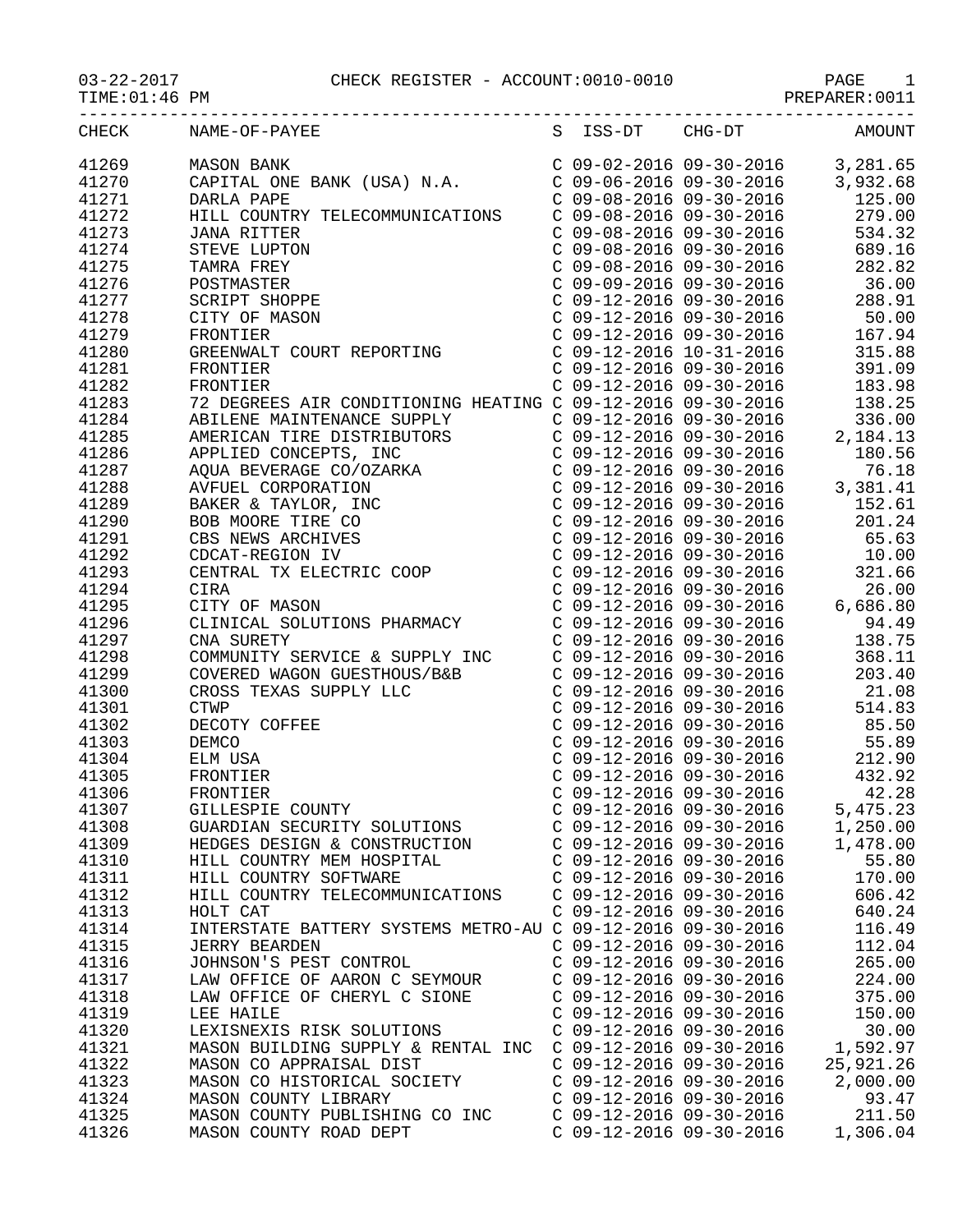PAGE 2 CHECK REGISTER - ACCOUNT:0010-0010

| $03 - 22 - 201$ |  |
|-----------------|--|
|                 |  |

 $TIME:01:46$  PM

| .<br>10. U U<br>۰ JIV.<br>IVI.<br>---- |  |
|----------------------------------------|--|
|                                        |  |

| CHECK | NAME-OF-PAYEE                                                                                                                                                                                                                                                             | S ISS-DT                  | CHG-DT                    | AMOUNT                                                                                                                                                                                                                                                                                                                                                        |
|-------|---------------------------------------------------------------------------------------------------------------------------------------------------------------------------------------------------------------------------------------------------------------------------|---------------------------|---------------------------|---------------------------------------------------------------------------------------------------------------------------------------------------------------------------------------------------------------------------------------------------------------------------------------------------------------------------------------------------------------|
| 41327 | MASON COUNTY SOIL & WATER CONSER                                                                                                                                                                                                                                          |                           |                           | $C$ 09-12-2016 09-30-2016 1,000.00                                                                                                                                                                                                                                                                                                                            |
| 41328 |                                                                                                                                                                                                                                                                           |                           |                           | 328.00                                                                                                                                                                                                                                                                                                                                                        |
| 41329 |                                                                                                                                                                                                                                                                           |                           |                           |                                                                                                                                                                                                                                                                                                                                                               |
| 41330 |                                                                                                                                                                                                                                                                           |                           |                           |                                                                                                                                                                                                                                                                                                                                                               |
| 41331 |                                                                                                                                                                                                                                                                           |                           |                           |                                                                                                                                                                                                                                                                                                                                                               |
| 41332 |                                                                                                                                                                                                                                                                           |                           |                           |                                                                                                                                                                                                                                                                                                                                                               |
| 41333 |                                                                                                                                                                                                                                                                           |                           |                           |                                                                                                                                                                                                                                                                                                                                                               |
| 41334 |                                                                                                                                                                                                                                                                           |                           |                           | C 09-12-2016 09-30-2016 110.27<br>C 09-12-2016 09-30-2016 2,584.97<br>C 09-12-2016 09-30-2016 168.00                                                                                                                                                                                                                                                          |
| 41335 |                                                                                                                                                                                                                                                                           |                           |                           |                                                                                                                                                                                                                                                                                                                                                               |
| 41336 |                                                                                                                                                                                                                                                                           |                           |                           |                                                                                                                                                                                                                                                                                                                                                               |
| 41337 |                                                                                                                                                                                                                                                                           |                           |                           |                                                                                                                                                                                                                                                                                                                                                               |
| 41338 |                                                                                                                                                                                                                                                                           |                           |                           |                                                                                                                                                                                                                                                                                                                                                               |
| 41339 |                                                                                                                                                                                                                                                                           |                           |                           |                                                                                                                                                                                                                                                                                                                                                               |
| 41340 |                                                                                                                                                                                                                                                                           |                           |                           |                                                                                                                                                                                                                                                                                                                                                               |
| 41341 |                                                                                                                                                                                                                                                                           |                           |                           |                                                                                                                                                                                                                                                                                                                                                               |
| 41342 |                                                                                                                                                                                                                                                                           |                           |                           | $\begin{array}{cccc} \texttt{C} & 09\texttt{-}12\texttt{-}2016 & 09\texttt{-}30\texttt{-}2016 & 100.44 \ \texttt{C} & 09\texttt{-}12\texttt{-}2016 & 09\texttt{-}30\texttt{-}2016 & 1,000.00 \ \texttt{C} & 09\texttt{-}12\texttt{-}2016 & 09\texttt{-}30\texttt{-}2016 & 8.18 \ \texttt{C} & 09\texttt{-}12\texttt{-}2016 & 09\texttt{-}30\texttt{-}2016 & $ |
| 41343 |                                                                                                                                                                                                                                                                           |                           |                           |                                                                                                                                                                                                                                                                                                                                                               |
| 41344 |                                                                                                                                                                                                                                                                           |                           |                           |                                                                                                                                                                                                                                                                                                                                                               |
| 41345 |                                                                                                                                                                                                                                                                           |                           |                           |                                                                                                                                                                                                                                                                                                                                                               |
| 41346 |                                                                                                                                                                                                                                                                           |                           |                           |                                                                                                                                                                                                                                                                                                                                                               |
| 41347 |                                                                                                                                                                                                                                                                           |                           |                           |                                                                                                                                                                                                                                                                                                                                                               |
| 41348 |                                                                                                                                                                                                                                                                           |                           |                           |                                                                                                                                                                                                                                                                                                                                                               |
| 41349 |                                                                                                                                                                                                                                                                           |                           |                           |                                                                                                                                                                                                                                                                                                                                                               |
| 41350 |                                                                                                                                                                                                                                                                           |                           |                           |                                                                                                                                                                                                                                                                                                                                                               |
| 41351 |                                                                                                                                                                                                                                                                           |                           |                           |                                                                                                                                                                                                                                                                                                                                                               |
| 41352 |                                                                                                                                                                                                                                                                           |                           |                           |                                                                                                                                                                                                                                                                                                                                                               |
| 41353 |                                                                                                                                                                                                                                                                           |                           |                           |                                                                                                                                                                                                                                                                                                                                                               |
| 41354 |                                                                                                                                                                                                                                                                           |                           |                           |                                                                                                                                                                                                                                                                                                                                                               |
| 41355 |                                                                                                                                                                                                                                                                           |                           |                           |                                                                                                                                                                                                                                                                                                                                                               |
| 41356 |                                                                                                                                                                                                                                                                           |                           |                           |                                                                                                                                                                                                                                                                                                                                                               |
| 41357 |                                                                                                                                                                                                                                                                           |                           |                           |                                                                                                                                                                                                                                                                                                                                                               |
| 41358 |                                                                                                                                                                                                                                                                           |                           |                           |                                                                                                                                                                                                                                                                                                                                                               |
| 41359 |                                                                                                                                                                                                                                                                           |                           |                           |                                                                                                                                                                                                                                                                                                                                                               |
| 41360 | JUROR CASH/POLLY MCMILLAN  C 09-14-2016 09-30-2016                                                                                                                                                                                                                        |                           |                           | 200.00                                                                                                                                                                                                                                                                                                                                                        |
| 41361 | BRADY STANDARD-HERALD<br>BRADY STANDARD-HERALD<br>MASON COUNTY PUBLISHING CO INC<br>MENARD NEWS<br>C 09-15-2016 09-30-2016<br>C 09-15-2016 09-30-2016<br>C 09-15-2016 09-30-2016<br>C 09-15-2016 09-30-2016<br>C 09-15-2016 09-30-2016<br>C 09-15-2016 09-30-2016<br>C 09 |                           |                           |                                                                                                                                                                                                                                                                                                                                                               |
| 41362 |                                                                                                                                                                                                                                                                           |                           |                           |                                                                                                                                                                                                                                                                                                                                                               |
| 41363 |                                                                                                                                                                                                                                                                           |                           |                           |                                                                                                                                                                                                                                                                                                                                                               |
| 41364 |                                                                                                                                                                                                                                                                           |                           |                           |                                                                                                                                                                                                                                                                                                                                                               |
| 41365 | O'CONNER'S                                                                                                                                                                                                                                                                |                           | C 09-15-2016 09-30-2016   | 210.00                                                                                                                                                                                                                                                                                                                                                        |
| 41366 | SANDRA RANDLE JACKSON                                                                                                                                                                                                                                                     |                           | $C$ 09-15-2016 09-30-2016 | 150.00                                                                                                                                                                                                                                                                                                                                                        |
| 41367 | TEXAS MOHAIR WEEKLY                                                                                                                                                                                                                                                       | $C$ 09-15-2016 09-30-2016 |                           | 21.90                                                                                                                                                                                                                                                                                                                                                         |
| 41368 | THE JUNCTION EAGLE                                                                                                                                                                                                                                                        | $C$ 09-15-2016 09-30-2016 |                           | 32.95                                                                                                                                                                                                                                                                                                                                                         |
| 41369 | TX LAWYERS' INSURANCE EXCHANGE                                                                                                                                                                                                                                            | $C$ 09-15-2016 09-30-2016 |                           | 1,500.00                                                                                                                                                                                                                                                                                                                                                      |
| 41370 | <b>CTWP</b>                                                                                                                                                                                                                                                               | $C$ 09-22-2016 09-30-2016 |                           | 331.74                                                                                                                                                                                                                                                                                                                                                        |
| 41371 | HEART OF TEXAS FORD-MERCURY INC                                                                                                                                                                                                                                           | $C$ 09-22-2016 09-30-2016 |                           | 44.28                                                                                                                                                                                                                                                                                                                                                         |
| 41372 | LEXIS NEXIS                                                                                                                                                                                                                                                               | $C$ 09-22-2016 10-31-2016 |                           | 164.00                                                                                                                                                                                                                                                                                                                                                        |
| 41373 | LOCAL GOVERNMENT SOLUTIONS LP                                                                                                                                                                                                                                             | $C$ 09-22-2016 10-31-2016 |                           | 1,114.00                                                                                                                                                                                                                                                                                                                                                      |
| 41374 | <b>MATT ANDREWS</b>                                                                                                                                                                                                                                                       | $C$ 09-22-2016 10-31-2016 |                           | 128.91                                                                                                                                                                                                                                                                                                                                                        |
| 41375 | TX DEPT OF LICENSING & REGULATION                                                                                                                                                                                                                                         | $C$ 09-26-2016 10-31-2016 |                           | 20.00                                                                                                                                                                                                                                                                                                                                                         |
| 41376 | WARREN F NEELY MD                                                                                                                                                                                                                                                         | $C$ 09-26-2016 10-31-2016 |                           | 33.27                                                                                                                                                                                                                                                                                                                                                         |
| 41377 | AR MANAGEMENT & SOLUTIONS LLC                                                                                                                                                                                                                                             | $C$ 09-26-2016 10-31-2016 |                           | 527.03                                                                                                                                                                                                                                                                                                                                                        |
| 41378 | AUTOMATIC ELEVATOR INC                                                                                                                                                                                                                                                    | $C$ 09-26-2016 10-31-2016 |                           | 756.00                                                                                                                                                                                                                                                                                                                                                        |
| 41379 | BAKER & TAYLOR, INC                                                                                                                                                                                                                                                       | $C$ 09-26-2016 10-31-2016 |                           | 417.85                                                                                                                                                                                                                                                                                                                                                        |
| 41380 | BOUND TREE MEDICAL, LLC                                                                                                                                                                                                                                                   | $C$ 09-26-2016 09-30-2016 |                           | 958.79                                                                                                                                                                                                                                                                                                                                                        |
| 41381 | BRIDGESTONE HOSEPOWER                                                                                                                                                                                                                                                     | $C$ 09-26-2016 10-31-2016 |                           | 92.65                                                                                                                                                                                                                                                                                                                                                         |
| 41382 | CATERPILLAR FINANCIAL SERVICES CORP C 09-26-2016 10-31-2016                                                                                                                                                                                                               |                           |                           | 3,619.65                                                                                                                                                                                                                                                                                                                                                      |
| 41383 | CENTURYLINK QCC                                                                                                                                                                                                                                                           | $C$ 09-26-2016 10-31-2016 |                           | 78.68                                                                                                                                                                                                                                                                                                                                                         |
| 41384 | CIRA                                                                                                                                                                                                                                                                      | $C$ 09-26-2016 10-31-2016 |                           | 26.00                                                                                                                                                                                                                                                                                                                                                         |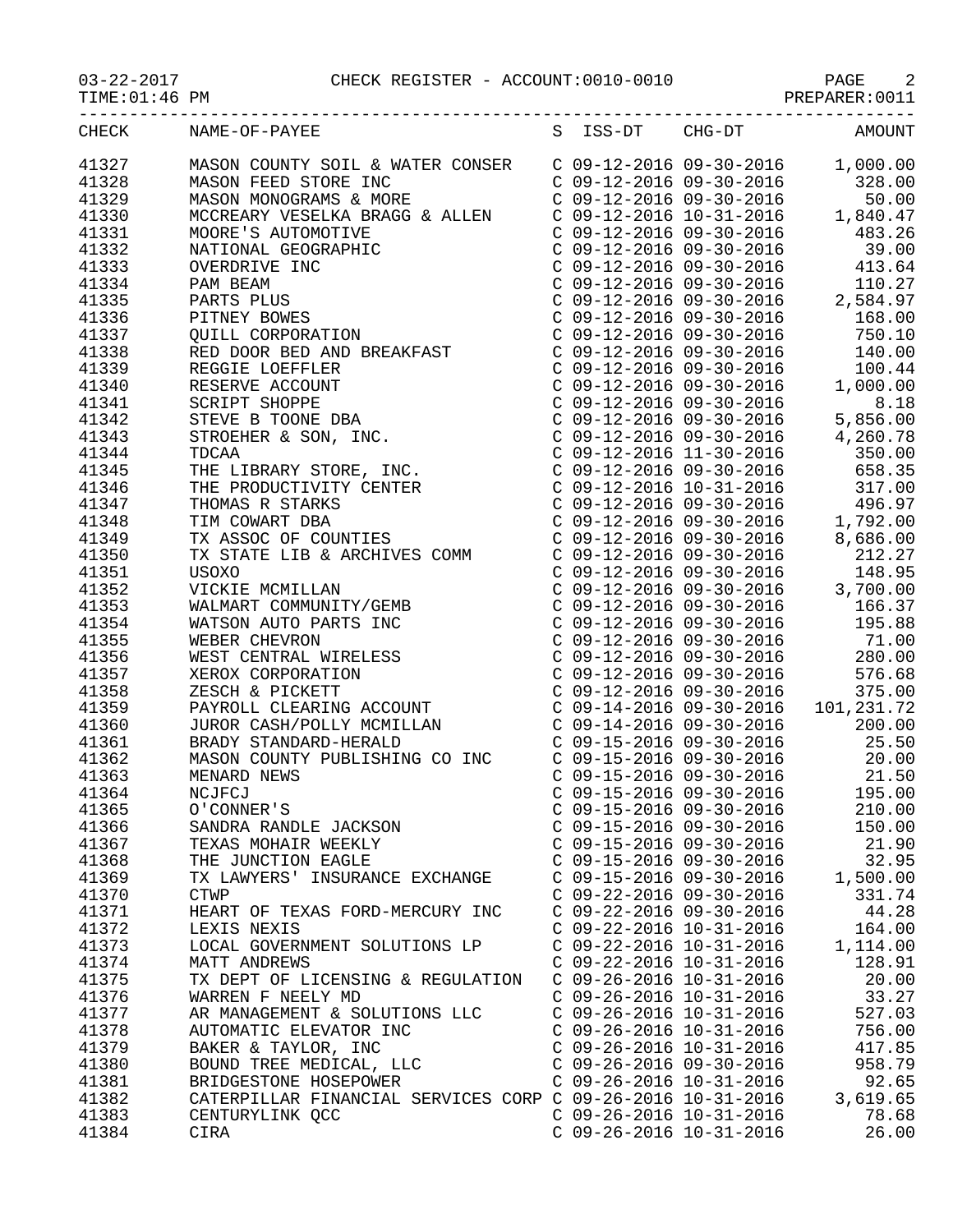## 03-22-2017 CHECK REGISTER - ACCOUNT:0010-0010 PAGE 3

| <b>CHECK</b> | NAME-OF-PAYEE                                                                                                                                                    |  | S ISS-DT CHG-DT | AMOUNT |
|--------------|------------------------------------------------------------------------------------------------------------------------------------------------------------------|--|-----------------|--------|
| 41385        | CNH INDUSTRIAL CAPITAL AMERICA LLC C 09-26-2016 10-31-2016 3,288.23<br>DISH C 09-26-2016 10-31-2016 218.76<br>ECKERT AUTOMATICS C 09-26-2016 09-30-2016 1,962.33 |  |                 |        |
| 41386        |                                                                                                                                                                  |  |                 |        |
| 41387        |                                                                                                                                                                  |  |                 |        |
| 41388        |                                                                                                                                                                  |  |                 |        |
| 41389        |                                                                                                                                                                  |  |                 |        |
| 41390        |                                                                                                                                                                  |  |                 |        |
| 41391        |                                                                                                                                                                  |  |                 |        |
| 41392        |                                                                                                                                                                  |  |                 |        |
| 41393        |                                                                                                                                                                  |  |                 |        |
| 41394        |                                                                                                                                                                  |  |                 |        |
| 41395        |                                                                                                                                                                  |  |                 |        |
| 41396        |                                                                                                                                                                  |  |                 |        |
| 41397        |                                                                                                                                                                  |  |                 |        |
| 41398        |                                                                                                                                                                  |  |                 |        |
| 41399        |                                                                                                                                                                  |  |                 |        |
| 41400        |                                                                                                                                                                  |  |                 |        |
| 41401        |                                                                                                                                                                  |  |                 |        |
| 41402        |                                                                                                                                                                  |  |                 |        |
| 41403        |                                                                                                                                                                  |  |                 |        |
| 41404        |                                                                                                                                                                  |  |                 |        |
| 41405        |                                                                                                                                                                  |  |                 |        |
| 41406        |                                                                                                                                                                  |  |                 |        |
| 41407        |                                                                                                                                                                  |  |                 |        |
| 41408        |                                                                                                                                                                  |  |                 |        |
| 41409        |                                                                                                                                                                  |  |                 |        |
| 41410        |                                                                                                                                                                  |  |                 |        |
| 41411        |                                                                                                                                                                  |  |                 |        |
| 41412        |                                                                                                                                                                  |  |                 |        |
| 41413        |                                                                                                                                                                  |  |                 |        |
| 41414        |                                                                                                                                                                  |  |                 |        |
| 41415        |                                                                                                                                                                  |  |                 |        |
| 41416        |                                                                                                                                                                  |  |                 |        |
| 41417        |                                                                                                                                                                  |  |                 |        |
| 41418        |                                                                                                                                                                  |  |                 |        |
| 41419        |                                                                                                                                                                  |  |                 |        |
| 41420        |                                                                                                                                                                  |  |                 |        |
| 41421        |                                                                                                                                                                  |  |                 |        |
| 41422        |                                                                                                                                                                  |  |                 |        |
| 41423        |                                                                                                                                                                  |  |                 |        |
| 41424        |                                                                                                                                                                  |  |                 |        |
| 41425        |                                                                                                                                                                  |  |                 |        |